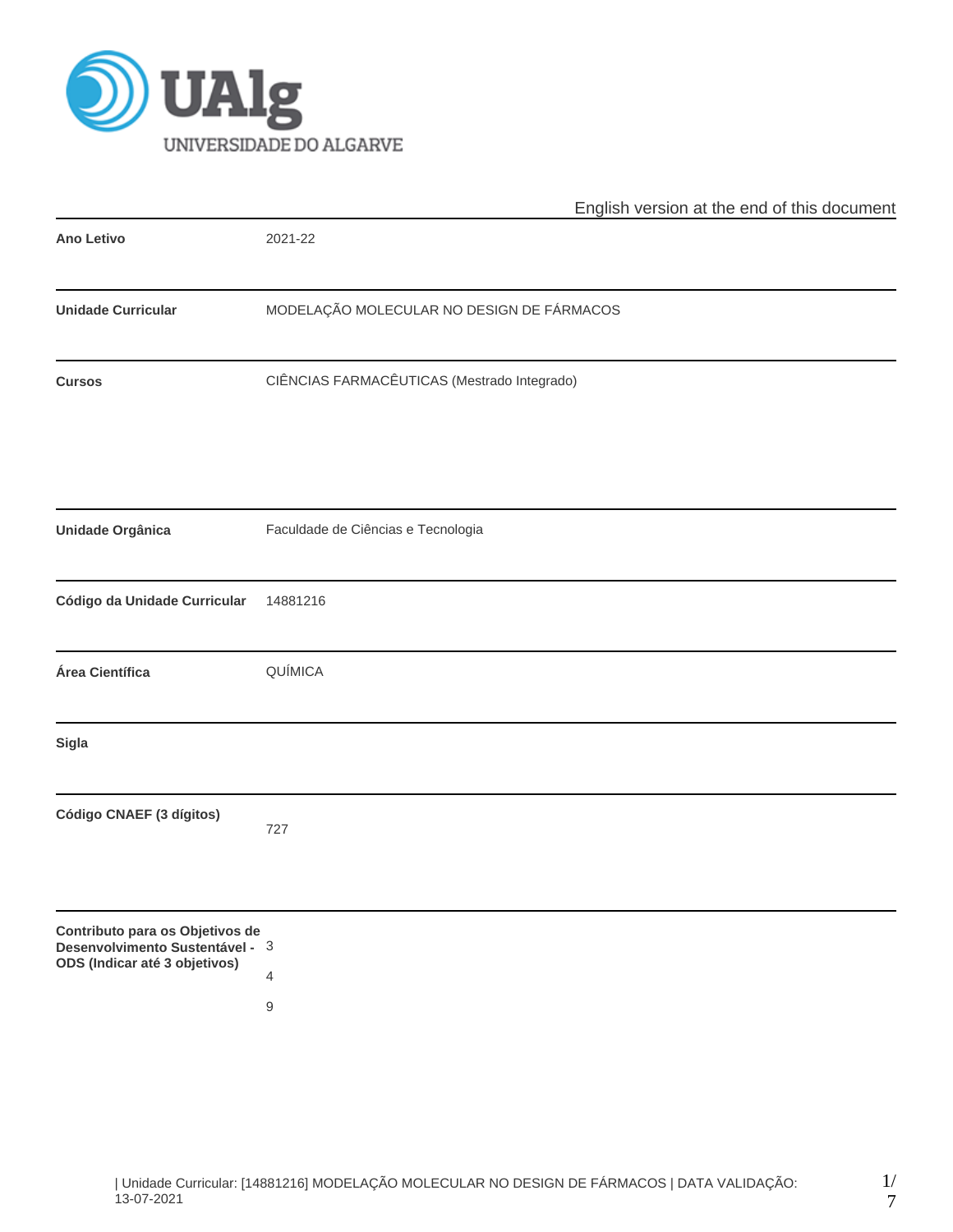

| Línguas de Aprendizagem    | Português                                       |
|----------------------------|-------------------------------------------------|
|                            |                                                 |
| Modalidade de ensino       | Presencial                                      |
| <b>Docente Responsável</b> | Paulo José Garcia de Lemos Trigueiros de Martel |

| <b>DOCENTE</b>                                    | <b>TIPO DE AULA</b> | <b>TURMAS</b>  | TOTAL HORAS DE CONTACTO (*) |
|---------------------------------------------------|---------------------|----------------|-----------------------------|
| l Paulo José Garcia de Lemos Trigueiros de Martel | סד יד               | $T4 \cdot TD4$ |                             |

\* Para turmas lecionadas conjuntamente, apenas é contabilizada a carga horária de uma delas.

| <b>ANO</b>        | <b>PERIODO DE FUNCIONAMENTO*</b> | <b>HORAS DE CONTACTO</b> | <b>HORAS TOTAIS DE TRABALHO</b> | <b>ECTS</b> |
|-------------------|----------------------------------|--------------------------|---------------------------------|-------------|
| $\Lambda^{\rm C}$ |                                  | 14T: 20TP                | 78                              |             |

\* A-Anual;S-Semestral;Q-Quadrimestral;T-Trimestral

# **Precedências**

Sem precedências

# **Conhecimentos Prévios recomendados**

Conhecimentos básicos de Química-Física, Química Geral e Orgânica, Bioquímica e Farmacologia. Familariedae com o uso de ferramentas bioinformáticas on-line.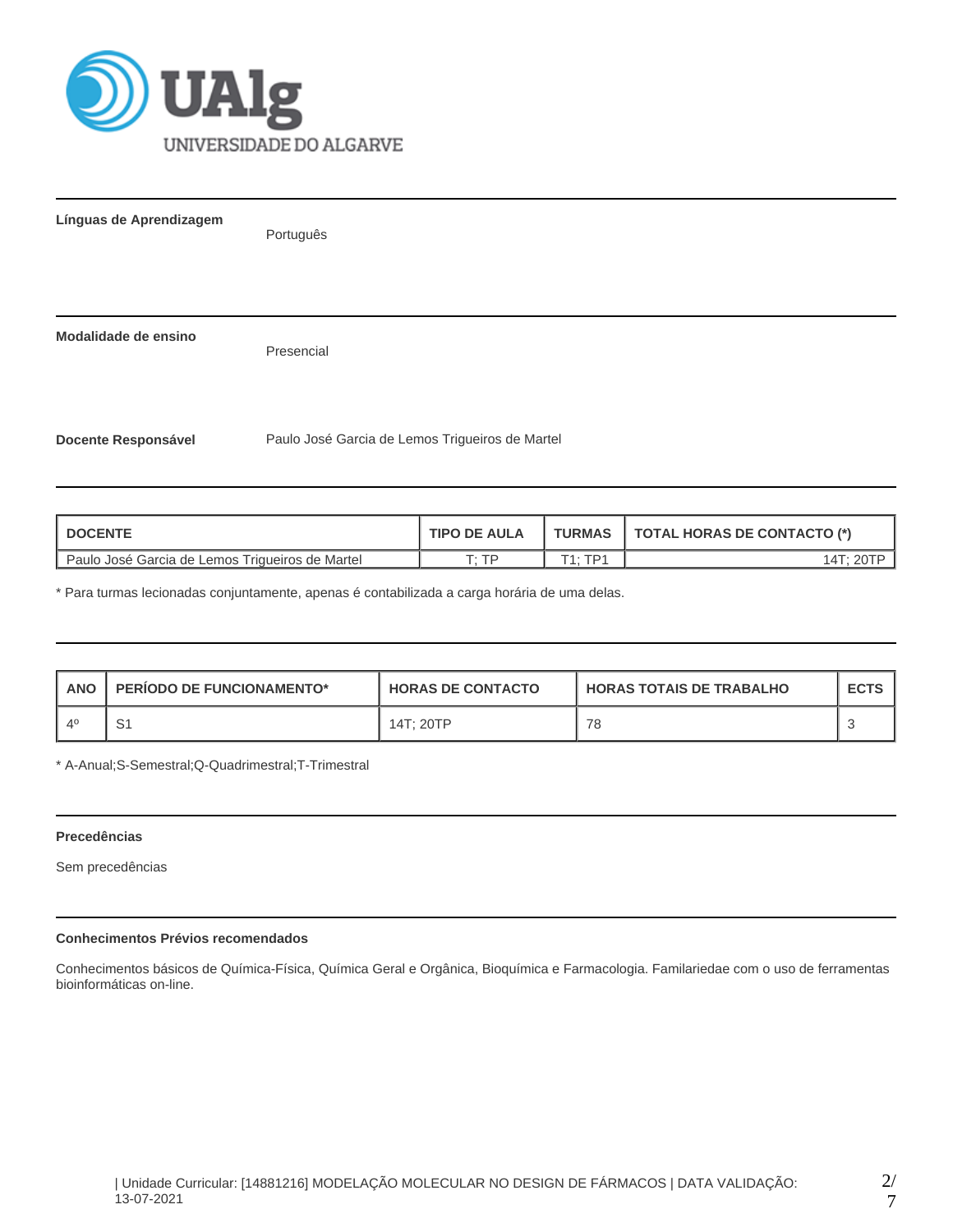

#### **Objetivos de aprendizagem (conhecimentos, aptidões e competências)**

Conhecer os princípios fundamentais do desenho de novos fármacos e do papel das metodologias computacionais neste processo. Compreender as diferenças, aplicabilibildade e requisitos das técnicas de desnho de fármacos baseado em ligandos e desnho baseado em estrutura. Conhecer os princípioso básicos das interacções receptor-ligando e sua energética, no contexto do desnho de novos fármacos. Conhecimento básico do fundamento teórico das técnicas de modelação molecular. Adquirir "skills" na utilização de metolologias de modelação molecular (optimização de geometria, modelação comparativa, 3D-QSAR, docking, dinâmica molecular) no âmbito do processo de desenho de fármacos.

#### **Conteúdos programáticos**

- 1. Introdução
- 2. Perspectiva sobre o desenho de fármacos
- 3. Interacção receptor-ligando
- 4. Ferramentas Bioinformáticas no Desenho de Fármacos
- 5. Fundamentos de Modelação Molecular
- 6. Modelação comparativa de receptores
- 7. In silico docking e screening
- 8. Desenho de Fármacos baseado em Estrutura
- 9. Desenho de Fármacos baseado em Ligandos.
- 10. Previsão Computacional de Propriedades ADMET

#### **Metodologias de ensino (avaliação incluída)**

Este curso inclui aulas teóricas e teórico-práticas. Nas aulas teóricas são discutidos os fundamentos teóricos das metodologias e são descritas várias ferramentas e métodos, com enquadramento no âmbito geral disciplina. Além da projecção de slides, são dados exemplos de utilização interactiva de algumas ferramentas informáticas. Nas aulas teórico-práticas os alunos usam o computador para aceder a várias ferramentas de *software* (on-line, ou instaladas localmente), com as quais resolvem problemas práticos ligados ao desenho computacional de fármacos, como pesquisa de bases de dados, construção de modelos moleculares, docking e modelação por homologia.

Método de avaliação: frequência no final da disciplina, sendo que a reprovação nesta frequência (nota <10) obriga à realização do exame final. A frequência e o exame contêm questões de desenvolvimento e de escolha múltipla, incidindo tanto nos aspectos teóricos como nas actividades desenvolvidas nas aulas teórico-práticas.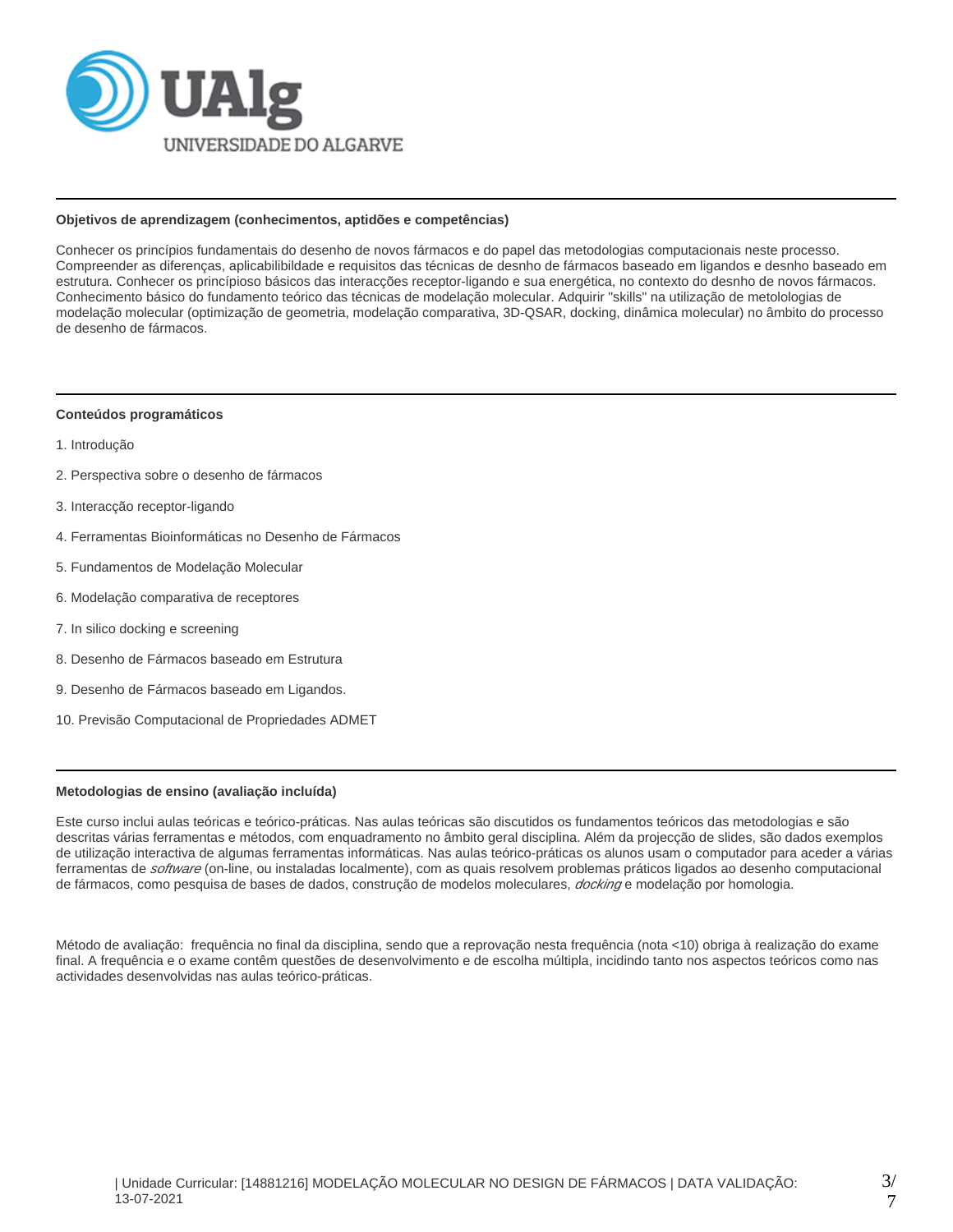

### **Bibliografia principal**

1. Blas, D. Basic Principles of Drug Discovery and Development, Academic Press, 2015

2. Krogsgaard-Larsen,P. ; Strømgaard, K. Textbook of Drug Design and Discovery (5 th ed.), CRC Press, 2016

3. Merz, K.M; Ringe, D.; Reynolds, C.H. (eds.) Drug Design: Structure and Ligand-Based Approaches, Cambridge University Press, 2010

4. Klebe, G. Drug Design: Methodology, Concepts, and Mode of Action, Springer, 2013

5. Hinchliffe, A., Molecular Modelling for Beginners (2 nd ed.), Wiley, 2008

6. Schlick, T. Molecular Modelling and Simulation: an Interdisciplinary guide (2 nd ed), Springer 2010

7. Leach, A.R. Molecular Modelling: Principles and Applications (2 nd ed.), Pearson 2001

8. Cavasotto, C.N. (ed.) In Silico Drug Discovery and Design: Theory, Methods, Challenges and Applications, CRC Press, 2016

9. Gervasio, F.L. (ed.) Biomolecular Simulations in Structure-Based Drug Discovery (Methods and Principles in Medicinal Chemistry, Wiley-VCH, 2019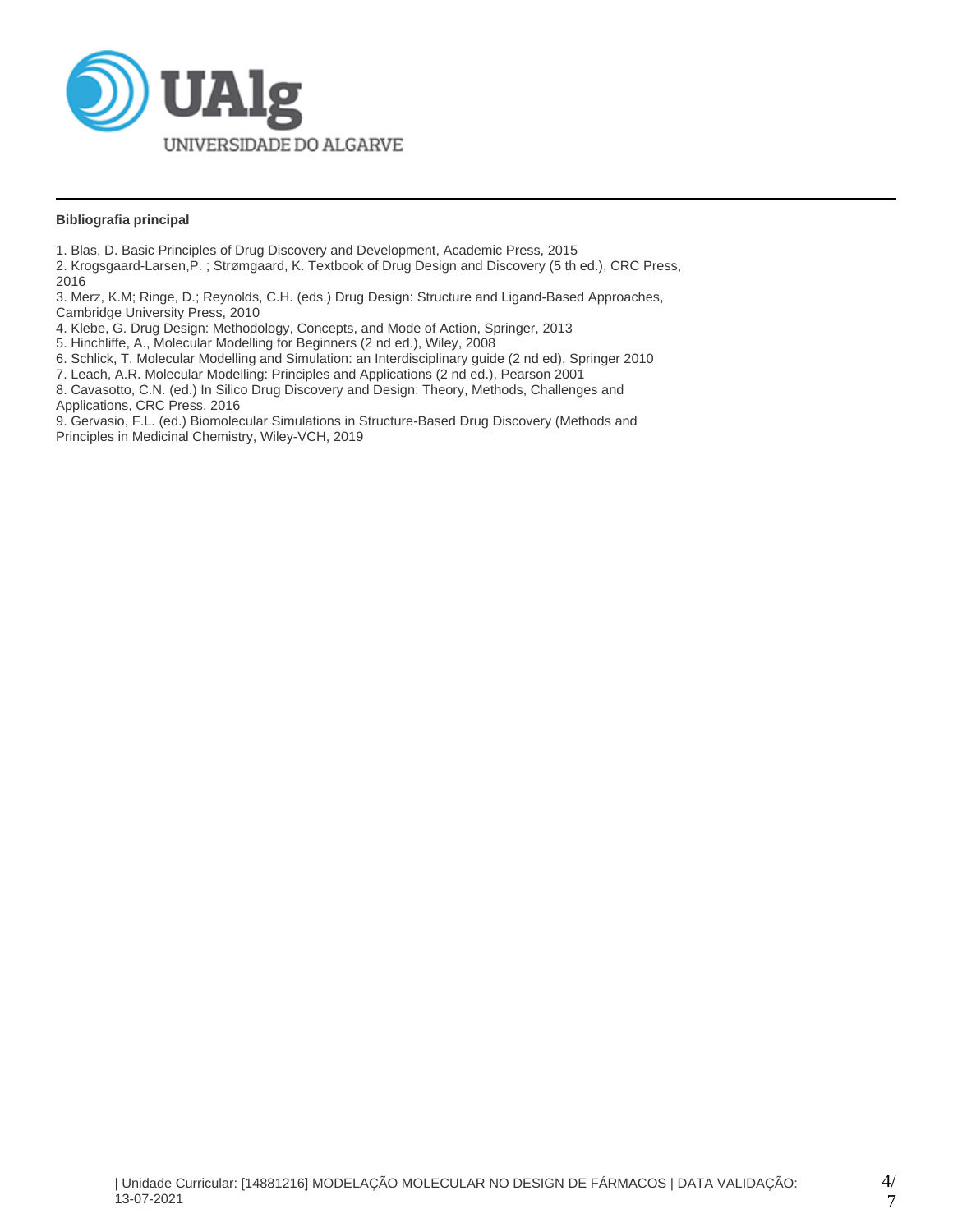

| <b>Academic Year</b>                                                                                   | 2021-22                                       |
|--------------------------------------------------------------------------------------------------------|-----------------------------------------------|
| <b>Course unit</b>                                                                                     | MOLECULAR MODELLING IN THE DESIGN OF DRUGS    |
| <b>Courses</b>                                                                                         | PHARMACEUTICAL SCIENCES (Integrated Master's) |
| <b>Faculty / School</b>                                                                                | FACULTY OF SCIENCES AND TECHNOLOGY            |
| <b>Main Scientific Area</b>                                                                            |                                               |
| Acronym                                                                                                |                                               |
| <b>CNAEF</b> code (3 digits)                                                                           | 727                                           |
| <b>Contribution to Sustainable</b><br><b>Development Goals - SGD</b><br>(Designate up to 3 objectives) | 3<br>4<br>$\hbox{9}$                          |
| Language of instruction                                                                                | Portuguese.                                   |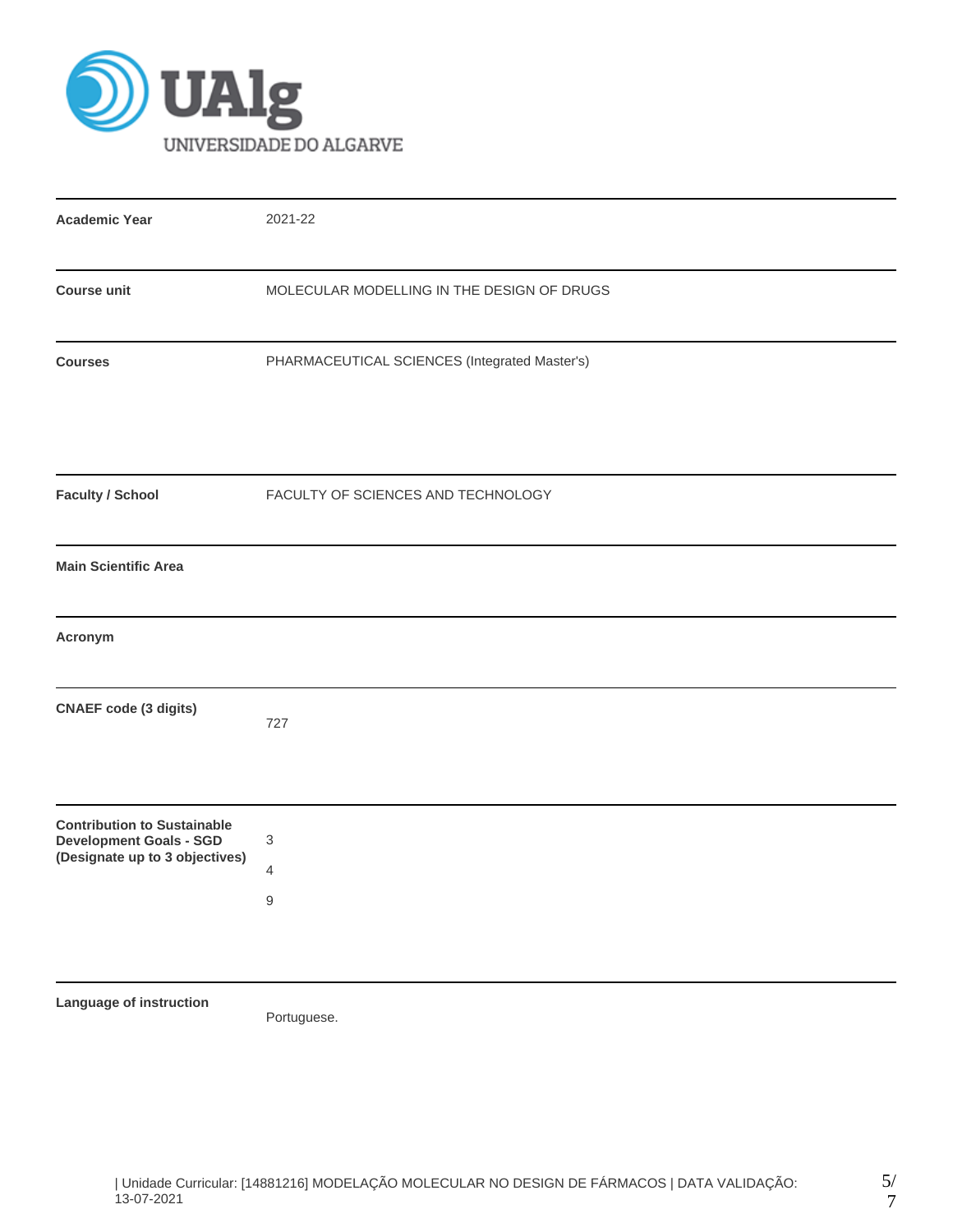

**Teaching/Learning modality**

Presential.

**Coordinating teacher** Paulo José Garcia de Lemos Trigueiros de Martel

| Teaching staff                                                        | Type         | <b>Classes</b> | Hours (*) |
|-----------------------------------------------------------------------|--------------|----------------|-----------|
| Paulo José Garcia de Lemos Triqueiros de Martel                       | $T \cdot TD$ | T1 · TD1       |           |
| * Ear algonan tought jointly it is only accounted the werkload of ane |              |                |           |

For classes taught jointly, it is only accounted the workload of one.

| <b>Contac</b><br>hours |           | ום  | <b>Trea</b> |    |                          |    |               | -<br>Total               |
|------------------------|-----------|-----|-------------|----|--------------------------|----|---------------|--------------------------|
|                        | ורוו<br>┅ | IІC |             | IЮ | $\overline{\phantom{a}}$ | НΟ | $\parallel$ o | $\overline{\phantom{a}}$ |

T - Theoretical; TP - Theoretical and practical ; PL - Practical and laboratorial; TC - Field Work; S - Seminar; E - Training; OT - Tutorial; O - Other

### **Pre-requisites**

no pre-requisites

#### **Prior knowledge and skills**

Basic knowledge of Physical Chemistry, General and Organic Chemistry, Biochemistry and Pharmacology.

#### **The students intended learning outcomes (knowledge, skills and competences)**

Understanding the basics of drug-receptor interactions. Main aspects of successful drug-design. Compound libraries and their use in drug discovery and design. Fundamental techniques in ligand-based design: 2 and 3D-QSAR, farmacophore search and mapping. Computational prediction of ADMET properties. The basic concepts and physical principles of molecular modelling. Docking, virtual screening and ligand site analysis of small molecules. Homology modelling of ligand target proteins. Basic training in the use of various software tools for receptor-ligand modelling and structure based drug design.